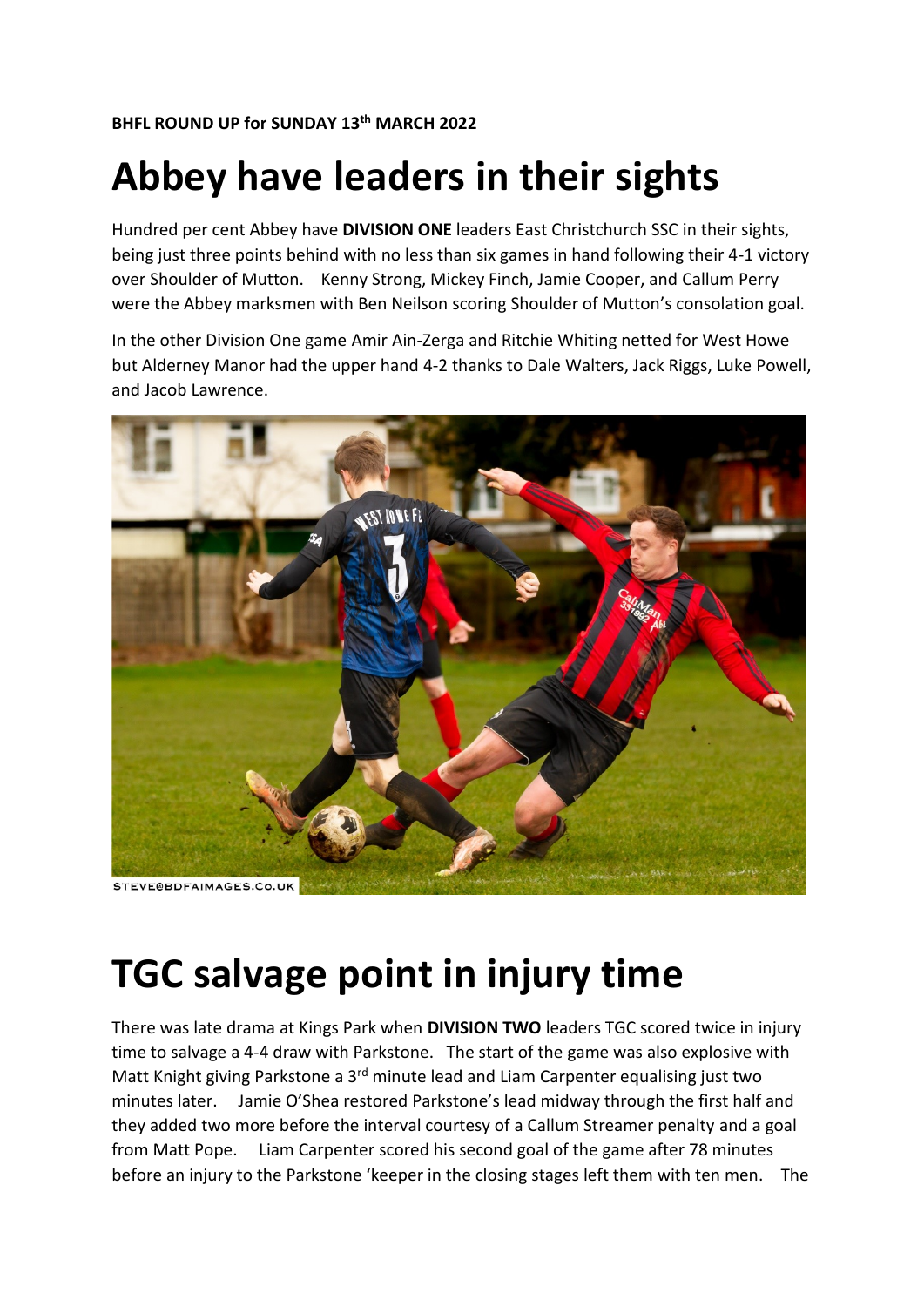pressure told in time added on for injuries when a Joel Bevan header and a last gasp equaliser from Rhys Newman earned TGC a precious point.



Early season pacesetters East Christchurch Athletic were beaten 5-4 by Scott V and are in the bottom half of the table having taken just one point from their last seven league outings. Charlie Barnes, Joe Hall, Jake Churchill, and Rhys Jones were the Athletic scorers while Scott V netted through Sam Pringle, Sam Harradine, substitute Matt Naylor, and a couple of goals from Kieran Davies.

Matt Hillyar struck twice for NMO and Issac Hobby added another to give them a 3-1 lead but bottom placed Bournemouth Athletic came back to win 4-3 thanks to Patrick McKay, Ivan Petrasko, and a Rich Townsend brace.

## **Second defeat in a row for Rushmere**

Paulo Batista struck twice with Joe Coombes also on target when Kirkfield United completed their fixtures with a 3-0 victory over Rushmere in **DIVISION THREE.** It was Rushmere's second successive defeat after being previously unbeaten in the league. Rushmere now need to win their final game of the season against champions Kraken Sports in order to take the runners up spot from Kirkfield on goal difference.